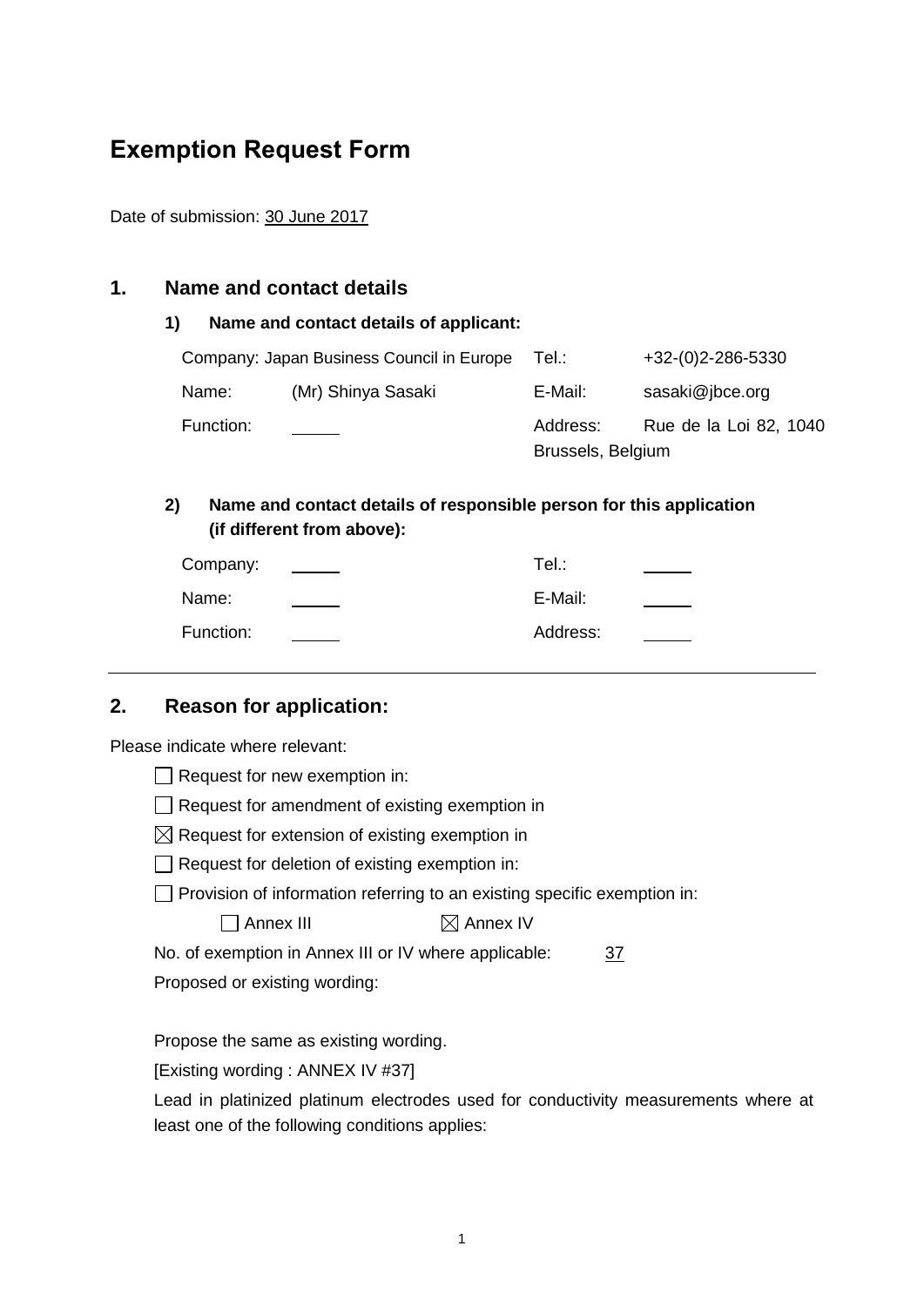(a) wide-range measurements with a conductivity range covering more than 1 order of magnitude (e.g. range between 0,1 mS/m and 5 mS/m) in laboratory applications for unknown concentrations;

(b) measurements of solutions where an accuracy of  $+/- 1$  % of the sample range and where high corrosion resistance of the electrode are required for any of the following:

- (i) solutions with an acidity  $<$  pH 1;
- (ii) solutions with an alkalinity  $>$  pH 13;

(iii) corrosive solutions containing halogen gas;

(c) measurements of conductivities above 100 mS/m that must be performed with portable instruments.

Duration where applicable: The matrix of the 2 years of the 2 years of the 2 years of the 2 years of the 2 years

Other:

#### **3. Summary of the exemption request / revocation request**

Platinized Platinum electrodes are absolutely necessary for the measurement of wide range, high accuracy, high reliability for high concentration of acid and alkali.

Platinized Platinum electrodes is a platinum electrode coated with a very thin layer of platinum black that can increase the effective surface area by a factor of 1,000. In order to achieve the above performance, lead is used in the electro deposition process of platinum black. The elimination of lead in the plating solution has been studied by many electrochemists for several decades, however there are no research paper to eliminate or substitute the substance.

Therefore, we apply for the extension of the exemption ANNEX IV #37 for Lead in platinized platinum electrodes, an additional period of 7 years for category 9.

# **4. Technical description of the exemption request / revocation request**

#### **(A) Description of the concerned application:**

- 1. To which EEE is the exemption request/information relevant? Name of applications or products: Platinized Platinum electrodes for measurement instruments
- a. List of relevant categories: (mark more than one where applicable)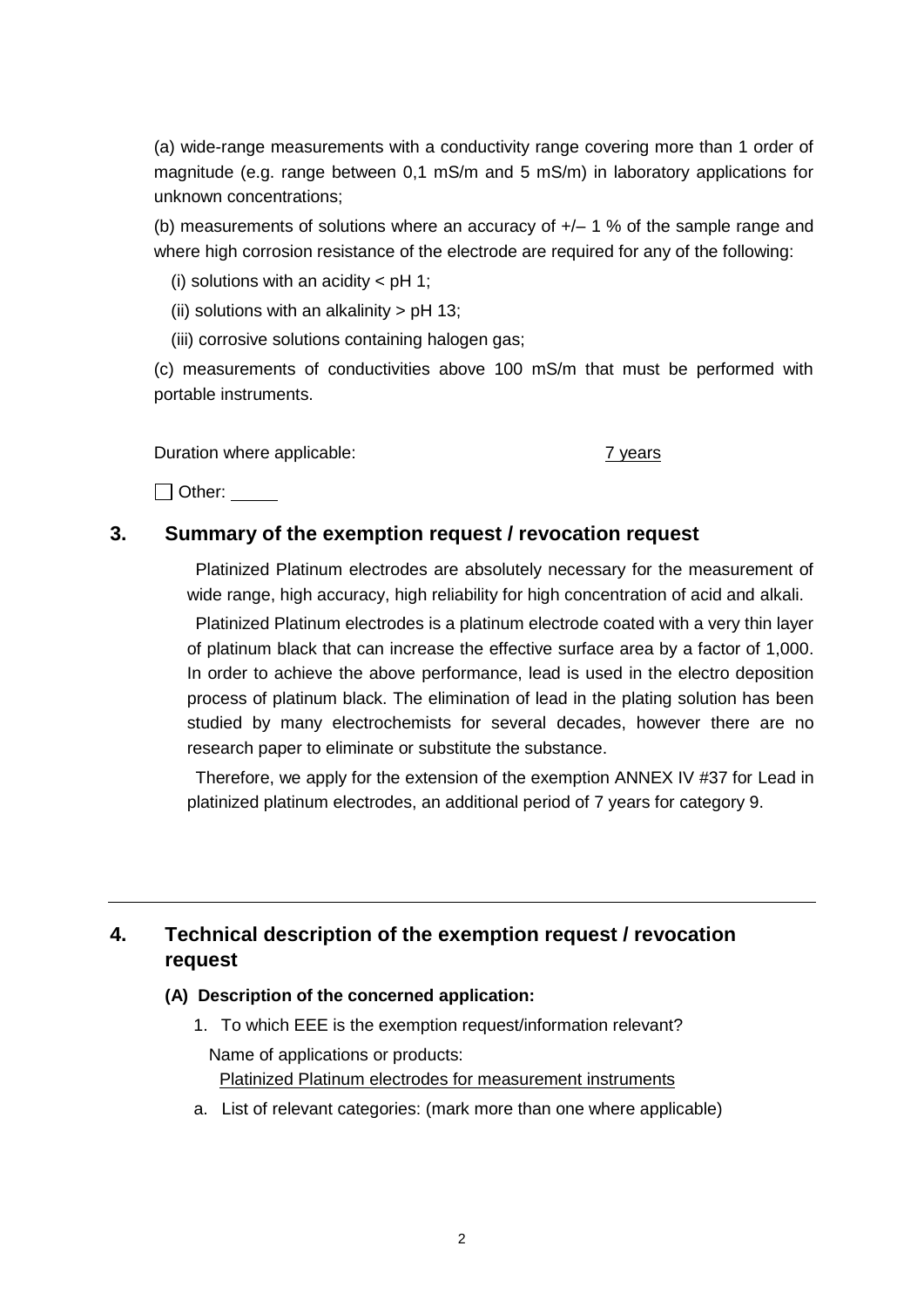| $\vert$   1 | $\Box$ 7      |
|-------------|---------------|
| $\Box$ 2    | $\Box$ 8      |
| $\Box$ 3    | $\boxtimes$ 9 |
| $\Box$ 4    | $\Box$ 10     |
| $\Box$ 5    | $\Box$ 11     |
| $\Box$ 6    |               |

- b. Please specify if application is in use in other categories to which the exemption request does not refer: N/A
- c. Please specify for equipment of category 8 and 9:

The requested exemption will be applied in

 $\boxtimes$  monitoring and control instruments in industry

 $\Box$  in-vitro diagnostics

 $\boxtimes$  other medical devices or other monitoring and control instruments than those in industry

2. Which of the six substances is in use in the application/product?

(Indicate more than one where applicable)

| $\boxtimes$ Pb | $\Box$ Cd | $\Box$ Hg | $\Box$ Cr-VI $\Box$ PBB | $\Box$ PBDE |
|----------------|-----------|-----------|-------------------------|-------------|
|                |           |           |                         |             |

3. Function of the substance:

Platinum black electrodeposition is done to enlarge the surface area of metal electrodes, enabling the surface area of the electrodes to enlarge about 1,000 times of the flat electrodes without platinum black plating.

- 4. Content of substance in homogeneous material (%weight): Depends on type of electrodes.
- 5. Amount of substance entering the EU market annually through application for which the exemption is requested: Please supply information and calculations to support stated figure.

Total amount of the restricted substance (Pb):

According to the composition of the plating solution, small part of lead is contained in the platinum black on the electrode. The amount of lead, in the EU market, in the platinized platinum electrodes for measurement instruments, which is prepared by the method with the plating solution of the composition, would be less than 1 gram per year. (Please refer to 4.(B) )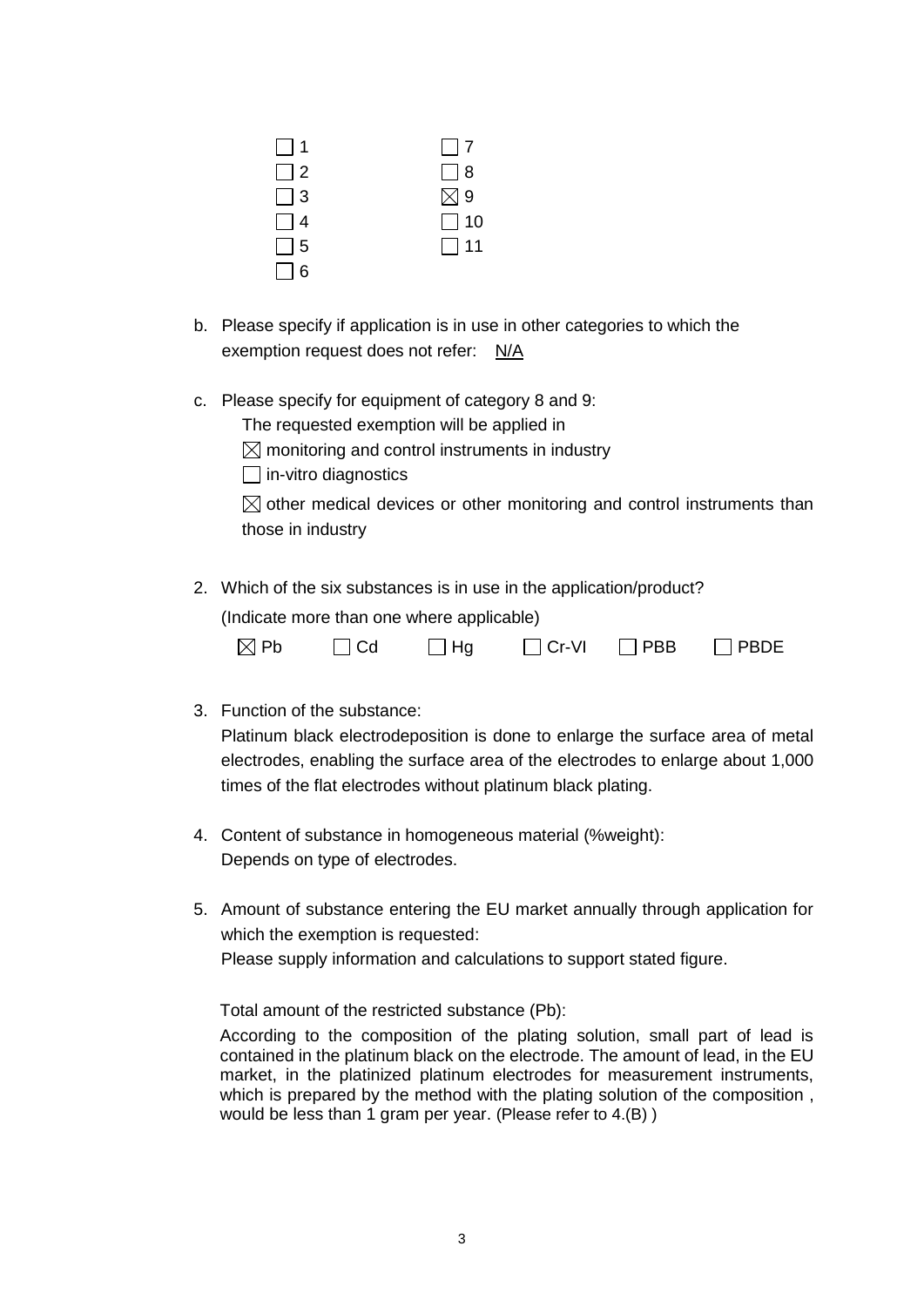- 6. Name of material/component: Thin layer of platinum black
- 7. Environmental Assessment:

| LCA: | $\Box$ Yes     |
|------|----------------|
|      | $\boxtimes$ No |

**(B) In which material and/or component is the RoHS-regulated substance used, for which you request the exemption or its revocation? What is the function of this material or component?**

[The component for which an exemption is requested] Lead in platinized platinum electrodes.

[Characteristics]

Platinized platinum electrode is the platinum electrode covered with a thin layer of platinum black. Small part of lead is concentrated in the layer of platinum black during the electrodeposition process.

Platinum is used because it prevents chemical reaction in the solution. Performance of electrode as catalyst and its electric capacitance is proportional to its surface area.

Platinum black electrodeposition is done to enlarge the surface area of metal electrodes, enabling the surface area of the electrodes to enlarge about 1,000 times of the flat electrodes without platinum black electrodeposition.

Platinized platinum electrode is the high performance electrode in various applications.

In electrochemistry, the standard potential of a chemical species is measured as voltage difference between the oxidation-reduction potential of hydrogen and the species using the standard hydrogen electrode because the oxidation-reduction potential of hydrogen is zero volts.

The standard hydrogen electrode is a thin platinum plate with platinum black electrodeposition on its surface. The platinum functions as a catalyst to efficiently stimulate the oxidation-reduction reaction of hydrogen and platinized electrode is used to create lager surface area of the electrode so as to generate stable oxidation-reduction potential. The standard hydrogen electrode is one of the applications of the platinized platinum electrode for measurement.

#### [Platinization method]

Platinization is conducted using the plating solution prepared from water solution of 30g/L of hydrogen hexachloroplatinate(IV) hexahydrate (CAS#:18497-13-7) and 0.25g/L of lead(II) acetate trihydrate (CAS#:6080-56-4). A suitable plating apparatus consists of a 6 V d.c. supply, a variable resistor, a milliammeter, and two electrodes. Good platinized coatings are obtained using from 1.5 to 3 C/cm2 of electrode area. For example for an electrode having a total area (both sides) of 10 cm2, the plating time at a current of 20 mA would be from 12.5 to 25 min. The current density may be from 1 to 4 mA/cm2 of electrode area. Plate the electrodes one at a time with the aid of another electrode with alternating the D.C. current direction. During the plating, agitate the solution gently. This method is described in EN27888:1993 (ISO 7888:1985), "Water quality - Determination of electrical conductivity". This method provides good adherence of the platinum black to the substrate.

[The equipment utilizing platinized platinum electrode]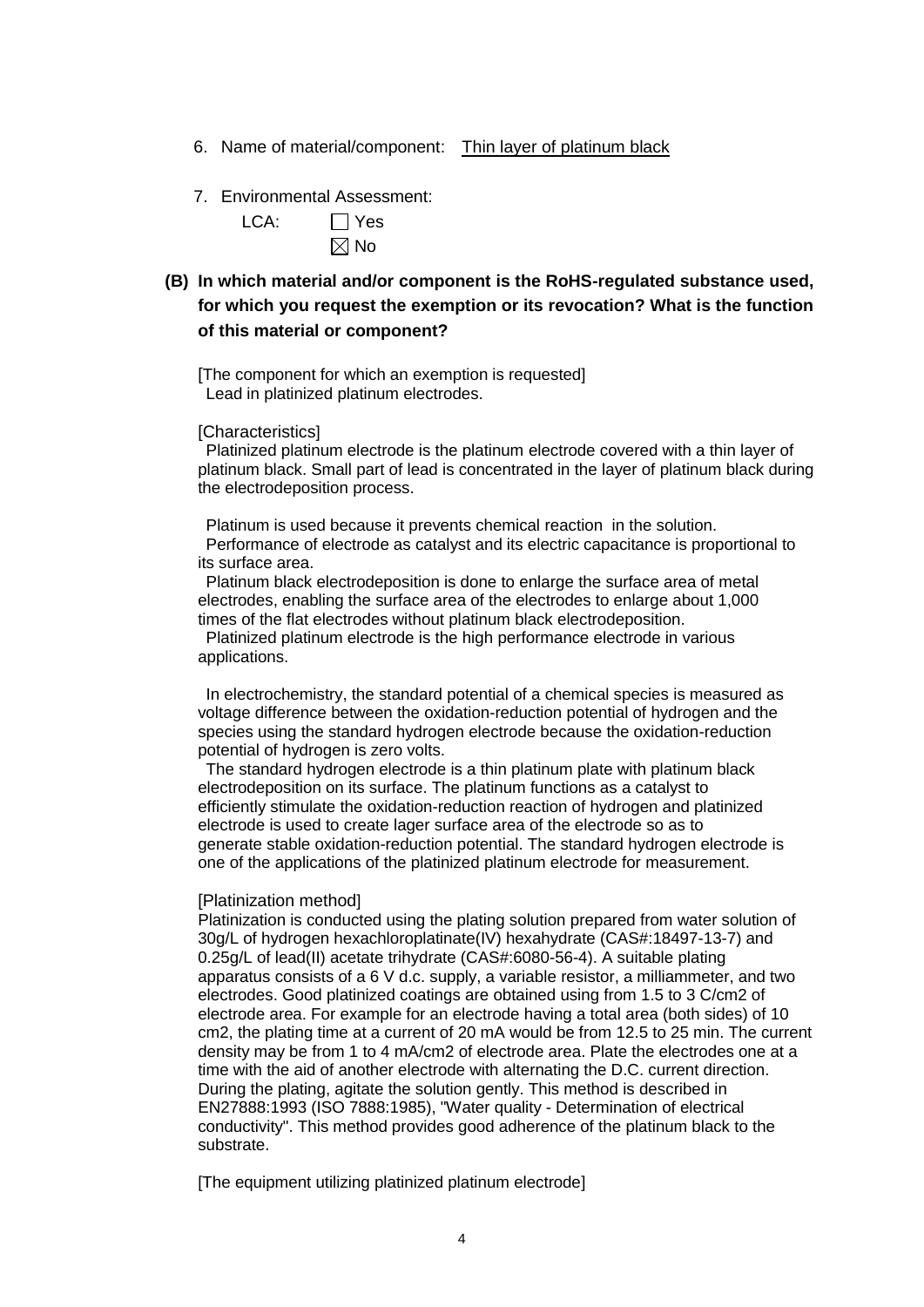For example, electrical conductivity meters are used for inspecting and testing various kinds of water, such as water in rivers, seawater, distilled water, drinking water, industrial water, and industrial effluents.

[The structure and principle of electrical conductivity meters]

**AC two** electrode method.

The figure 1 illustrates AC two electrode method with two electrodes put into the solution, applying AC power forming stable voltage waves and measuring the value of electric current through the solution.



Figure 1 The principle of the AC two electrode method.

The measurement of electrical conductivity by the AC two electrode method causes the transfer of charge between an electron in the electrode and a ion in the solution on the surface of the electrode (electrode reaction). Here, equivalent circuit between electrode A and B becomes complex as described in figure 2.



Figure 2 The equivalent circuit of AC two electrode method

The symbols denote as follows:

- $R<sub>l</sub>$ ; the electrical resistance between the electrodes to be measured,
- $C<sub>L</sub>$ ; the capacitance according to the permittivity of the solution created between electrodes,
- $C_{D1}$  and  $C_{D2}$ ; the capacitance according to the electric double layers created on the surfaces of the electrodes,
- $C_{F1}$ ,  $C_{F2}$ ,  $R_{F1}$  and  $R_{F2}$ ; the capacitances and electrical resistances according to the electrode reaction on the surfaces of the electrodes,
- $C_P$  and  $R_P$ ; the shunt capacitance and the electrical resistance connected to the electrodes with wire leads and others. If the measurement of the electrical resistance between electrodes is susceptible to the  $C_{P}$  capacitance, the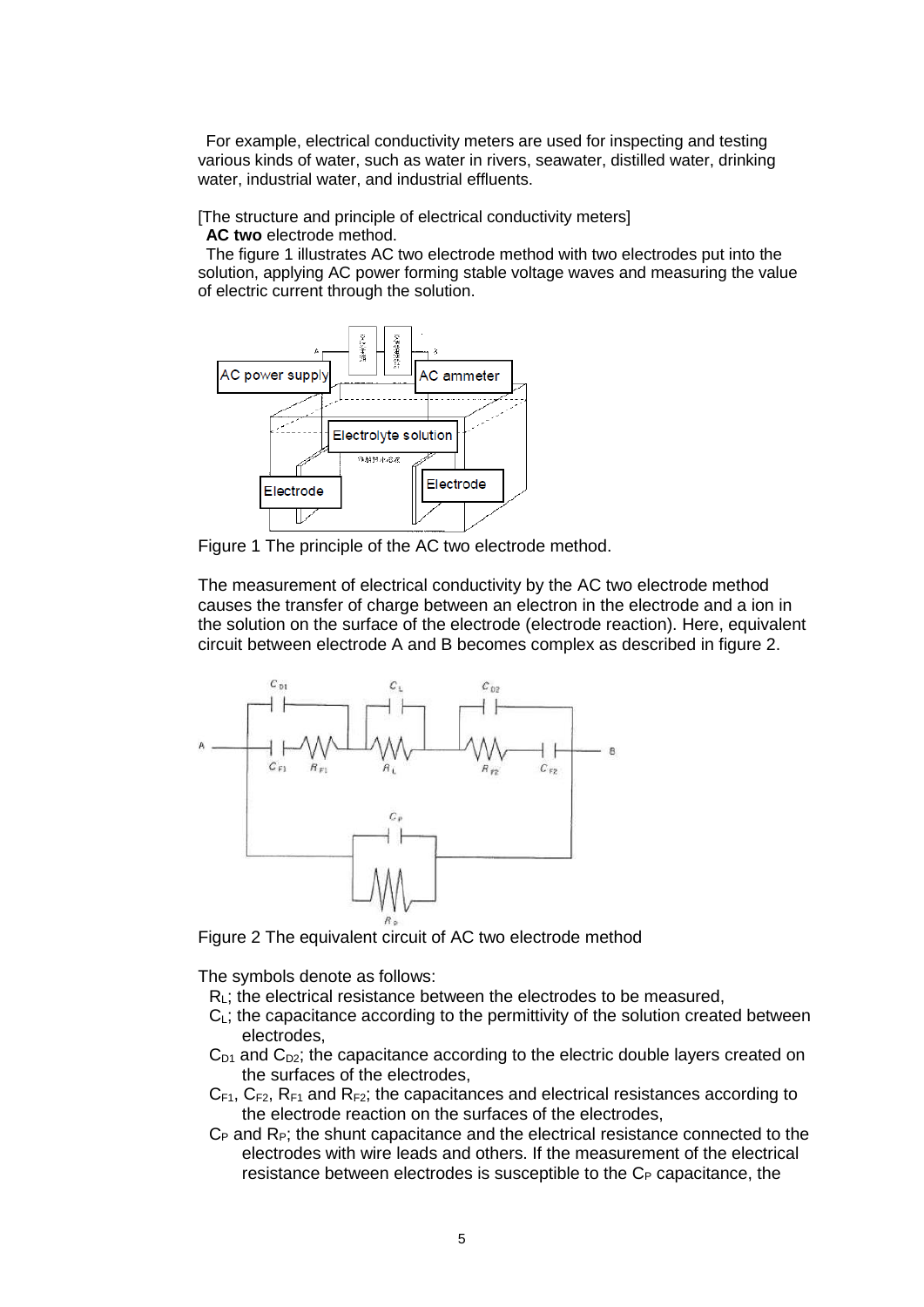effect can be reduced with covering the lead wires with shield.  $C_{L}$  is to be considered only if the solution is as highly resistant as an insulator.

The impedance caused by electrode reaction and others needs to be sufficiently reduced in comparison with the electrical resistance between the electrodes  $R_L$ when the electric conductivity of the solution is measured. High frequency of the alternative voltage reduces the capacitive impedance. Although the equivalent circuit of the cell is complicated, the equivalent circuit of the Figure 2 can be simplified by use of electrodes with precious metal (Pt electrodes are often used) to prevent chemical reaction in the solution and platinum black electrodeposition with which the capacitances apart from  $C_{D1}$  and  $C_{D2}$  can be ignored. The capacitances of  $C_{D1}$  and  $C_{D2}$  are increased by use of platinum black electrodeposition and adequately high frequency of AC power, enabling highly accurate measurement of electric conductivity.

As mentioned above, electric capacitance is generated on the surface of electrodes and in the liquid interface of reagents. The polarization impedance of electric double layers is equivalent to  $1/(2\pi fC_{D1,2})$ . The increase of the polarization impedance adds the electrical resistance of the reagent, resulting in measurement error.  $2\pi fC_{D1,2}$  needs to be greater in order to measure it correctly.

Here, 2πf=ω (circular frequency)  $C_{D1,2}=$  electric capacity of the metal electrodes

The capacity of the metal electrode  $C_{D1,2}$  is proportional to the surface area. Platinum black electrodeposition is done to enlarge the surface area of metal electrodes, enabling the surface area of the electrodes to enlarge about 1,000 times of the flat electrodes without platinum black plating.

**(C) What are the particular characteristics and functions of the RoHS-regulated substance that require its use in this material or component?**

Platinum black electrodeposition is done to enlarge the surface area of metal electrodes, enabling the surface area of the electrodes to enlarge about 1,000 times of the flat electrodes without platinum black plating.

## **5. Information on Possible preparation for reuse or recycling of waste from EEE and on provisions for appropriate treatment of waste**

**1) Please indicate if a closed loop system exist for EEE waste of application exists and provide information of its characteristics (method of collection to ensure closed loop, method of treatment, etc.)**

No information

- **2) Please indicate where relevant:**
- $\Box$  Article is collected and sent without dismantling for recycling
- $\Box$  Article is collected and completely refurbished for reuse
- $\boxtimes$  Article is collected and dismantled:
	- $\Box$  The following parts are refurbished for use as spare parts:
	- $\Box$  The following parts are subsequently recycled:  $\Box$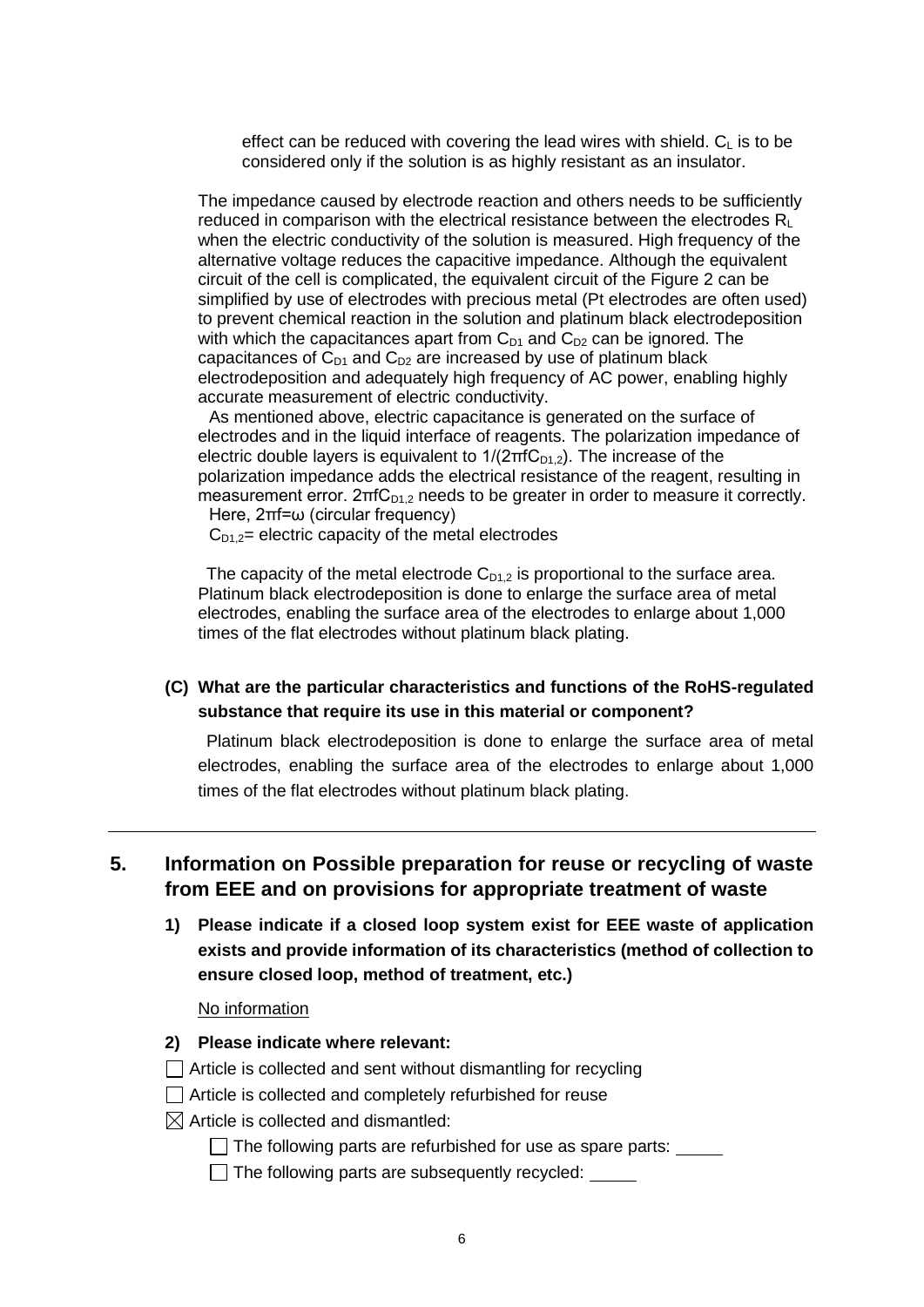$\boxtimes$  Article cannot be recycled and is therefore:

Sent for energy return

□ Landfilled

Some are collected and some cannot be recycled.

| 3) Please provide information concerning the amount (weight) of RoHS sub- |
|---------------------------------------------------------------------------|
| stance present in EEE waste accumulates per annum:                        |

| $\Box$ In articles which are refurbished |  |  |
|------------------------------------------|--|--|
|------------------------------------------|--|--|

 $\Box$  In articles which are recycled

 $\Box$  In articles which are sent for energy return

 $\Box$  In articles which are landfilled

Total amount of the restricted substance (Pb):

According to the composition of the plating solution, small part of lead is contained in the platinum black on the electrode. The amount of lead, in the EU market, in the platinized platinum electrodes for measurement instruments, which is prepared by the method with the plating solution of the composition described above, would be less than 1 gram per year.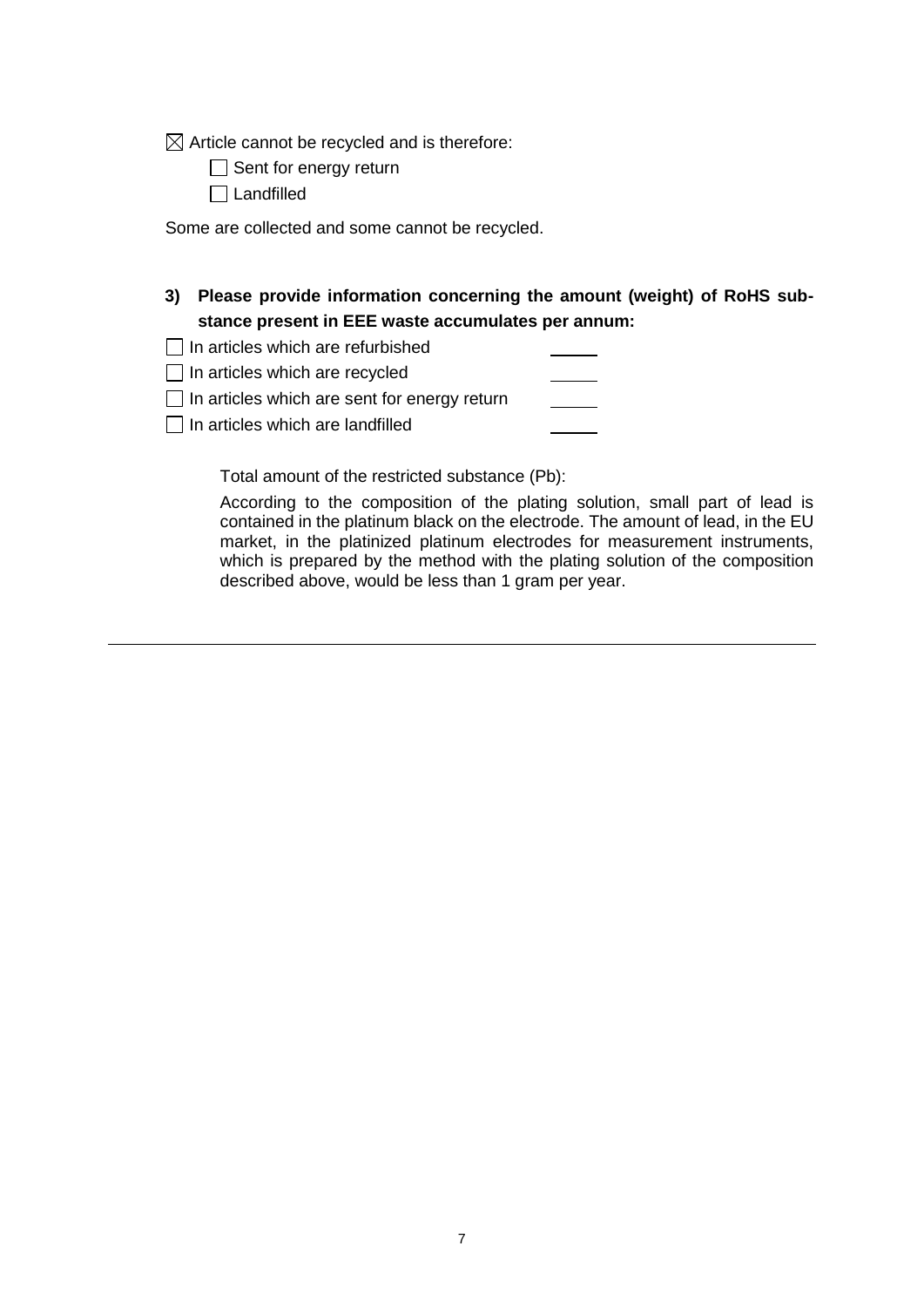# **6. Analysis of possible alternative substances**

**(A) Please provide information if possible alternative applications or alternatives for use of RoHS substances in application exist. Please elaborate analysis on a life-cycle basis, including where available information about independent research, peer-review studies development activities undertaken**

The elimination of lead in the plating solution has been studied by many electrochemists for several decades, and some reviews have been also issued<sup>1)</sup>. But platinized platinum electrode, at which lead(II) acetate is used as the component of the plating solution, is still required to measure the solutions with low electrical conductivity accurately. As of  $30<sup>th</sup>$  June 2017, the there is no research paper on the alternative substances. Therefore, there are no alternative substance.

1)PLATINIZED PLATINUM ELECTRODES

A. M. FELTHAM AND M. SPIRO

Department of Chemistry, Imperial College of Science and Technology, London S. W. 7, England

Received July 29, 1970 (Revised Manuscript Received October 23, 1970)

### **(B) Please provide information and data to establish reliability of possible substitutes of application and of RoHS materials in application**

As of 30<sup>th</sup> June 2017, useful alternative technologies are not proposed. 1) Other type of electrode:

Platinized platinum electrode shows superb characteristics especially in low electric conductivity and low dissolved hydrogen area.

2) Other method of platinum black electrodeposition:

Electrodeposition using lead acetate is superb in resulting surface area and adherence of platinum black to the substrate platinum as shown in the reference<sup>1)</sup>.

# **7. Proposed actions to develop possible substitutes**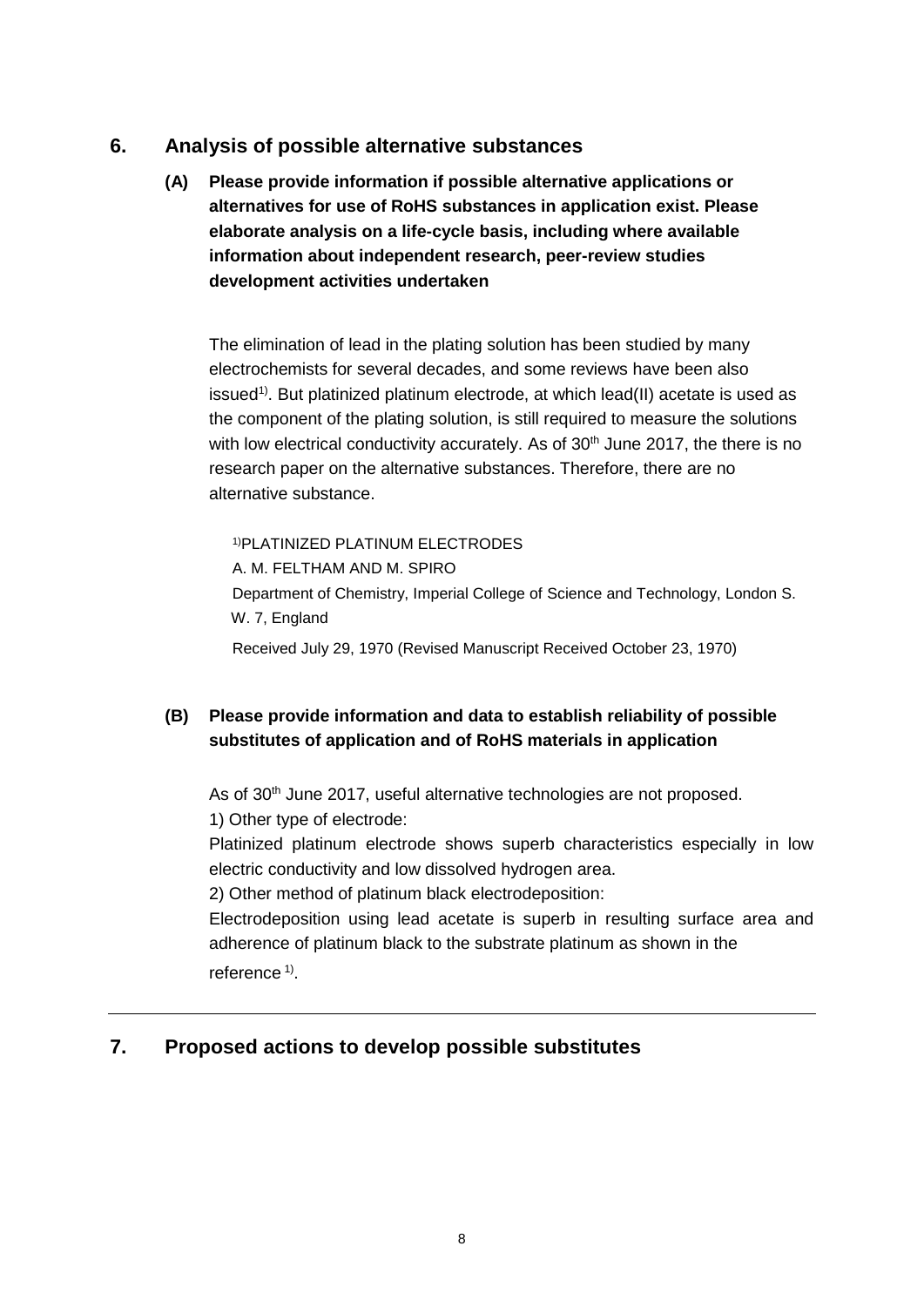**(A) Please provide information if actions have been taken to develop further possible alternatives for the application or alternatives for RoHS substances in the application.** 

As of 30<sup>th</sup> June 2017, the there is no alternatives.

**(B) Please elaborate what stages are necessary for establishment of possible substitute and respective timeframe needed for completion of such stages.**

#### **8. Justification according to Article 5(1)(a):**

#### **(A) Links to REACH: (substance + substitute)**

1) Do any of the following provisions apply to the application described under (A) and (C)?

□ Authorisation

| $\Box$ SVHC                  |
|------------------------------|
| $\Box$ Candidate list        |
| Proposal inclusion Annex XIV |
| $\Box$ Annex XIV             |
| ∼ti∩n                        |

 $\Box$  Restriction

Annex XVII

 $\Box$  Registry of intentions

 $\Box$  Registration

A few lead compounds are mentioned but this substance in this application is not referred to.

2) Provide REACH-relevant information received through the supply chain. Name of document: None

#### **(B) Elimination/substitution:**

1. Can the substance named under 4.(A)1 be eliminated?

| $\Box$ Yes. | Consequences? |
|-------------|---------------|
|-------------|---------------|

 $\boxtimes$  No. Justification:

If the measurement requires wide range, high accuracy, high reliability for high concentration of acid and alkali, small size etc, Platinized Platinum electrodes are necessary. As mentioned in 4.(B), Platinized Platinum electrode is required in order to measure, for example, electrical conductivity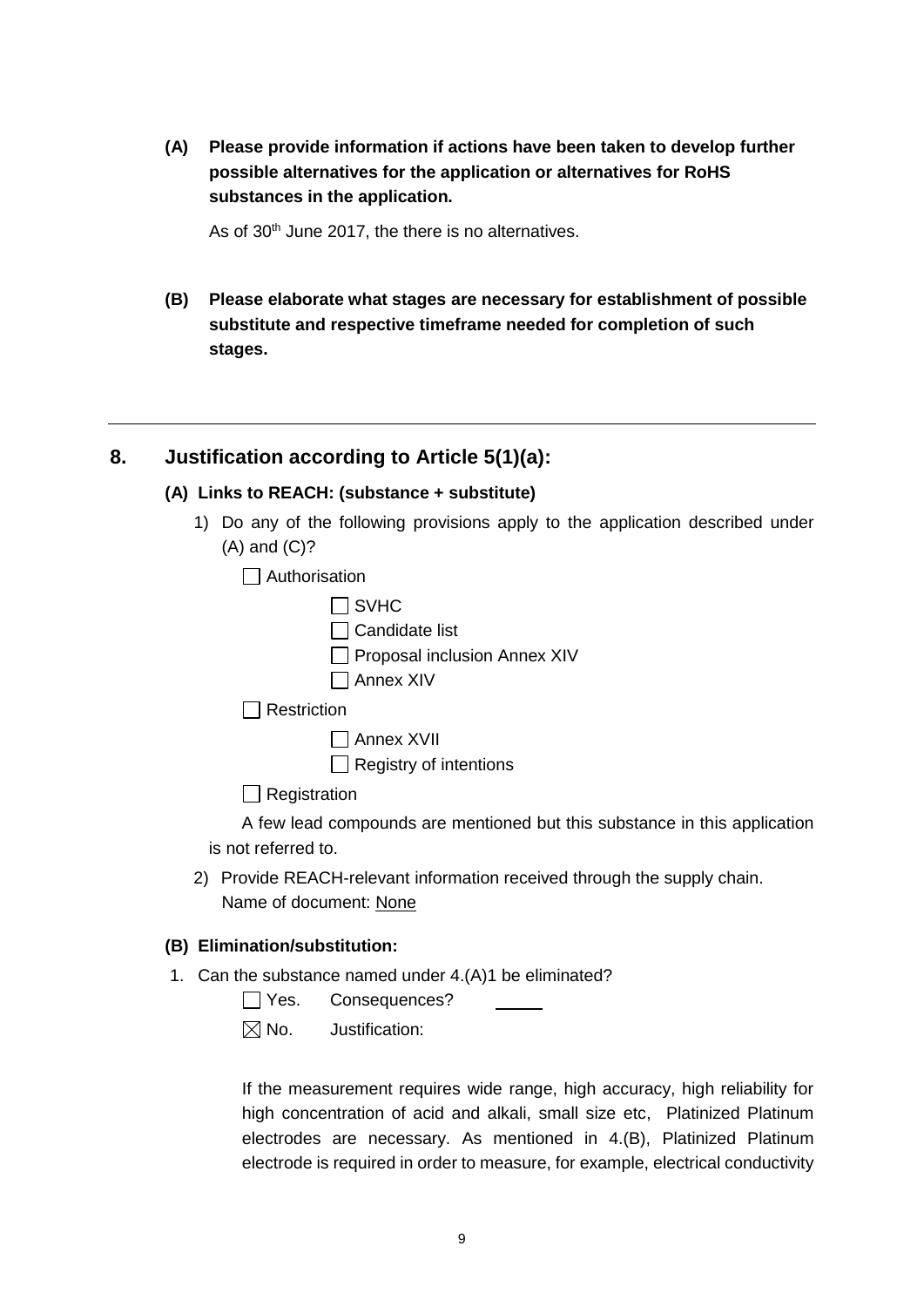on the basis of EN27888:1993 / ISO 7888:1985 standard. With all latest technologies, it is not possible eliminate lead concentration no more than 0.1%.

2. Can the substance named under 4.(A)1 be substituted?

 $\Box$  Yes.

| $\Box$ Design changes:  |
|-------------------------|
| $\Box$ Other materials: |
| $\Box$ Other substance: |

 $\boxtimes$  No.

Justification: Same as 8 (B) 1

- 3. Give details on the reliability of substitutes (technical data  $+$  information):  $N/A$
- 4. Describe environmental assessment of substance from 4.(A)1 and possible substitutes with regard to
	- 1) Environmental impacts: N/A
	- 2) Health impacts: N/A
	- 3) Consumer safety impacts: N/A
- $\Rightarrow$  Do impacts of substitution outweigh benefits thereof? Please provide third-party verified assessment on this: N/A

### **(C) Availability of substitutes:**

- a) Describe supply sources for substitutes: N/A
- b) Have you encountered problems with the availability? Describe: N/A
- c) Do you consider the price of the substitute to be a problem for the availability?
	- $\Box$  Yes  $\boxtimes$  No
- d) What conditions need to be fulfilled to ensure the availability?  $N/A$

#### **(D) Socio-economic impact of substitution:**

- $\Rightarrow$  What kind of economic effects do you consider related to substitution?
	- $\Box$  Increase in direct production costs
	- $\Box$  Increase in fixed costs
	- $\Box$  Increase in overhead
	- $\Box$  Possible social impacts within the EU
	- $\Box$  Possible social impacts external to the EU
	- Other: \_\_\_\_\_